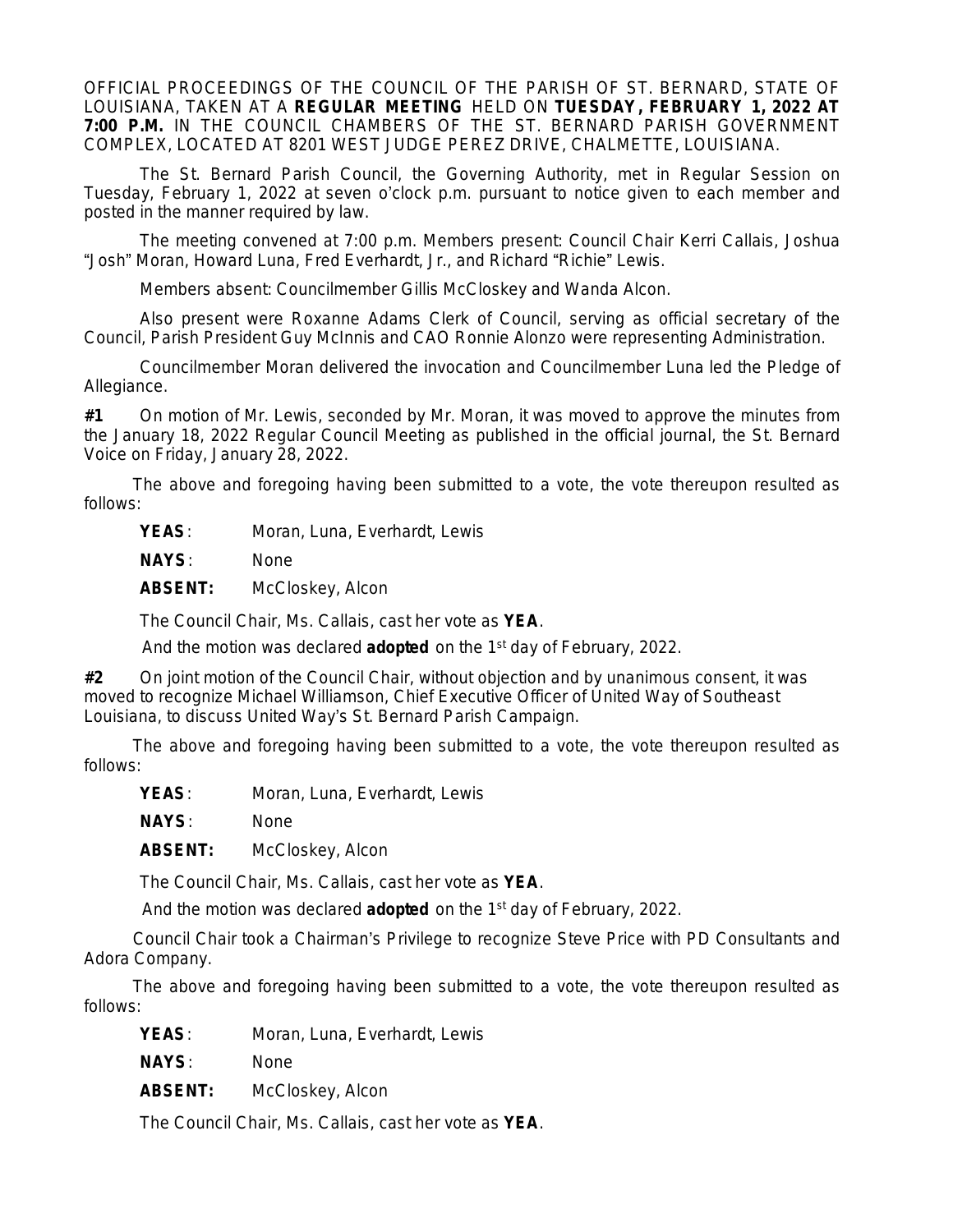## **Minutes of the St. Be rnard Parish Council Meeting o f February 1, 2022 Page -2-**

And the motion was declared **adopted** on the 1st day of February, 2022.

- **#3 Councilmember** '**s District Update** A copy of this update is on file with the minutes of this meeting.
- **#4 President** '**s Report** No action taken on this item.
- **#5 Recognize the Public**
	- Ken Dufour Violet, LA

### **#6 Summary No. 3984**

Introduced by: Councilmember Moran on 12/21/21 Planning Commission recommended **APPROVAL** on 1/25/22

AN ORDINANCE TO **AMEND** CHAPTER 22, ZONING; SECTION 22-7, SITE DEVELOPMENT STANDARDS, SUB-SECTION 22-7-2, PLANTING, MAINTENANCE, AND REMOVAL OF TREES ON PUBLIC LAND; SUB-SUBSECTION 22-7-2.10, ENFORCEMENT, PENALTY, AND APPEALS OF THE ST. BERNARD PARISH CODE OF ORDINANCES.

### **NO ONE APPEARED TO SPEAK FOR OR AGAINST THIS ITEM**

**#7** On motion of Mr. Moran, seconded by Mr. Everhardt, it was moved to **adopt** the following resolution:

### **RESOLUTION SBPC #2207-02-22**

BE IT RESOLVED, that the St. Bernard Parish Council, the Governing Authority, does hereby approve the following permits as recommended by the Alcohol Beverage and Bingo Department:

### **Beer and/or Liquor Permit(s)**

- 1. Jaber and Son's, Inc., dba Quick Check #6 5815 E. Judge Perez Drive, Violet, LA 70092. Owner(s): Abdallah A. Jaber. **(Renewal) (Beer and Liquor)**
- 2. Old Arabi Café, LLC., dba Arabi Poboy 650 Friscoville Ave., Arabi, LA 70032. Owner(s): Larry and Luann Landry. **(Renewal) (Beer and Liquor)**
- 3. Par 3 Restaurant, LLC., dba Par 3 Restaurant 1530 E. Judge Perez Drive, Chalmette, La. 70043 Owner(s): Dorothy Z. LaBrosse **(Renewal) (Beer and Liquor)**
- 4. The Palms Casino & Truck Stop, Inc., dba The Palms Casino 8001-C W. St. Bernard Hwy., Arabi, LA 70032. Owner(s): Charles L. Bienvenu. **(Renewal) (Beer and Liquor)**
- 5. The Palms Casino & Truck Stop, Inc., dba The Palms Truck Stop 8001-A, W. St. Bernard Hwy., Arabi, LA 70032. Owner(s): Charles L. Bienvenu. **(Renewal) (Beer and Liquor)**
- 6. QC Discount, LLC., dba Meraux Food Store 2004 Paris Road, Chalmette, LA 70043 Owner(s): Abdallah A. Jaber. **(Renewal) (Beer and Liquor)**
- 7. QC Discount, LLC., dba QC Discount 4725 East Judge Perez Drive, Violet, LA 70092. Owner(s): Abdallah A. Jaber. **(Renewal) (Beer and Liquor)**
- 8. QC Pit Lane, LLC., dba QC Pit Lane 3225 E. Judge Perez Dr., Meraux, LA 70075. Member(s): Abdallah A. Jaber & Ahmed Jaber. **(Renewal) (Beer and Liquor)**
- 9. Quick Check, Inc., dba Quick Check #4 617 Bayou Road, St. Bernard, LA 70085. Owner(s): Abdallah A. Jaber. **(Renewal) (Beer and Liquor)**
- 10. Trosclair Judge Perez, LLC., dba Save A Lot 8700 W. Judge Perez Drive, Suite 1, Chalmette, LA 70043. Member(s): Brandon S. Trosclair **(New) (Beer and Liquor)**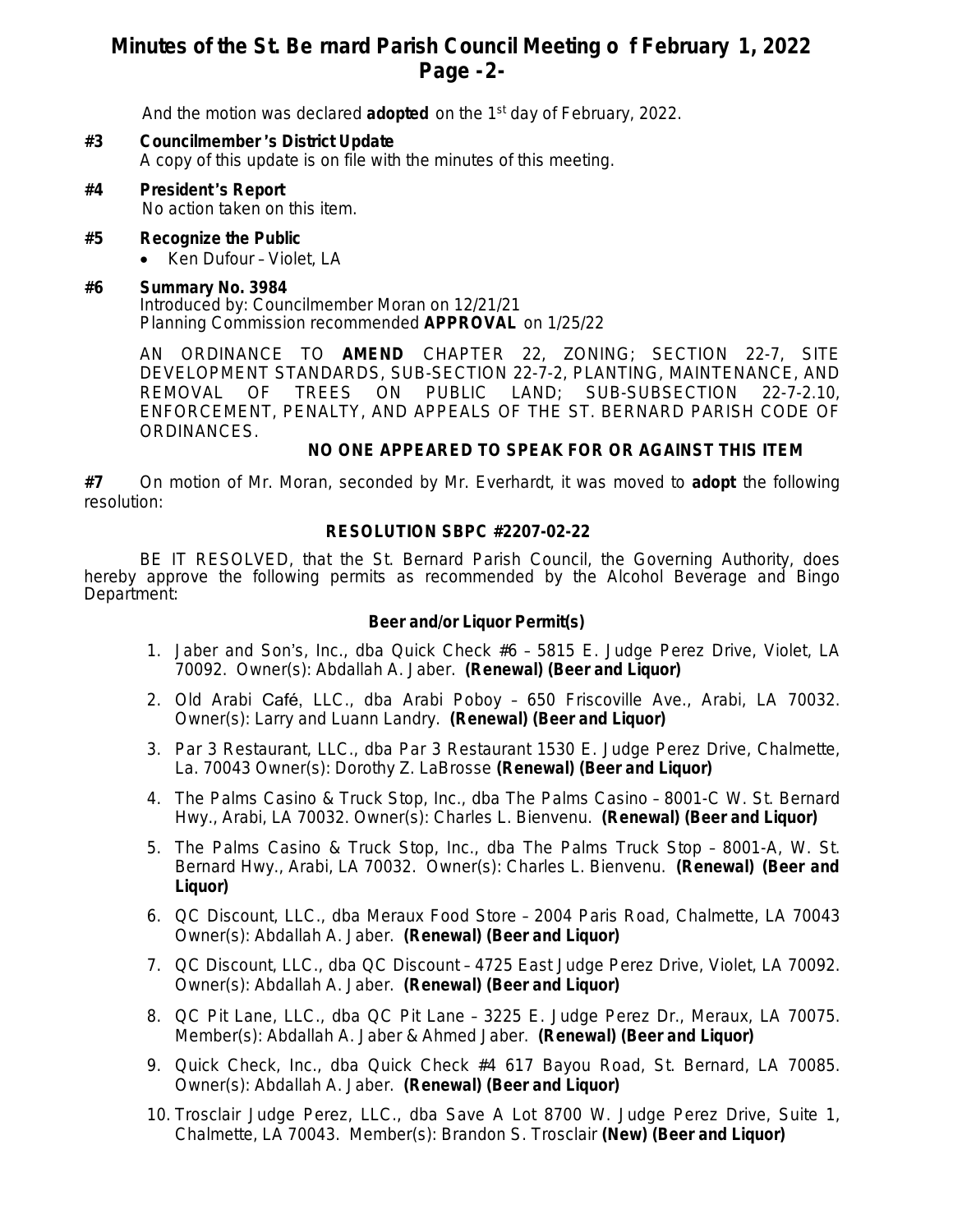## **Minutes of the St. Be rnard Parish Council Meeting o f February 1, 2022 Page -3-**

The above and foregoing having been submitted to a vote, the vote thereupon resulted as follows:

**YEAS**: Moran, Luna, Everhardt

**NAYS**: None

**ABSENT:** McCloskey, Alcon

**ABSTAINED** : Lewis

The Council Chair, Ms. Callais, cast her vote as **YEA.**

And the motion was declared **adopted** on the 1st day of February, 2022.

**#8** On motion of Mr. Lewis, seconded by Mr. Moran, it was moved to **adopt** the following resolution:

### **RESOLUTION SBPC #2208-02-22**

A RESOLUTION REQUESTING THE LOUISIANA LEGISLATURE TO RESTORE THE CIVIL PARISH OF ST. BERNARD AS A WHOLE ENTITY WITHIN A SINGLE STATE SENATE DISTRICT IN THE 2022 REAPPORTIONMENT LEGISLATIVE SESSION.

Discussion ensued;

The above and foregoing having been submitted to a vote, the vote thereupon resulted as follows:

YEAS: Moran, Luna, Everhardt, Lewis

**NAYS**: None

**ABSENT:** McCloskey, Alcon

The Council Chair, Ms. Callais, cast her vote as **YEA**.

And the motion was declared **adopted** on the 1st day of February, 2022.

**#9** On motion of the Mr. Lewis, seconded by Mr. Moran, it was moved to **adopt** the following ordinance:

### **ORDINANCE SBPC #2409-02-22**

**Summary No. 3984**

Introduced by: Councilmember Moran on 12/21/21 Planning Commission recommended **APPROVAL** on 1/25/22 Public Hearing held on 2/1/22

AN ORDINANCE TO **AMEND** CHAPTER 22, ZONING; SECTION 22-7, SITE DEVELOPMENT STANDARDS, SUB-SECTION 22-7-2, PLANTING, MAINTENANCE, AND REMOVAL OF TREES ON PUBLIC LAND; SUB-SUBSECTION 22-7-2.10, ENFORCEMENT, PENALTY, AND APPEALS OF THE ST. BERNARD PARISH CODE OF ORDINANCES.

The above and foregoing having been submitted to a vote, the vote thereupon resulted as follows:

**YEAS**: Moran, Luna, Everhardt, Lewis

**NAYS**: None

**ABSENT:** McCloskey, Alcon

The Council Chair, Ms. Callais, cast her vote as **YEA**.

And the motion was declared **adopted** on the 1st day of February, 2022.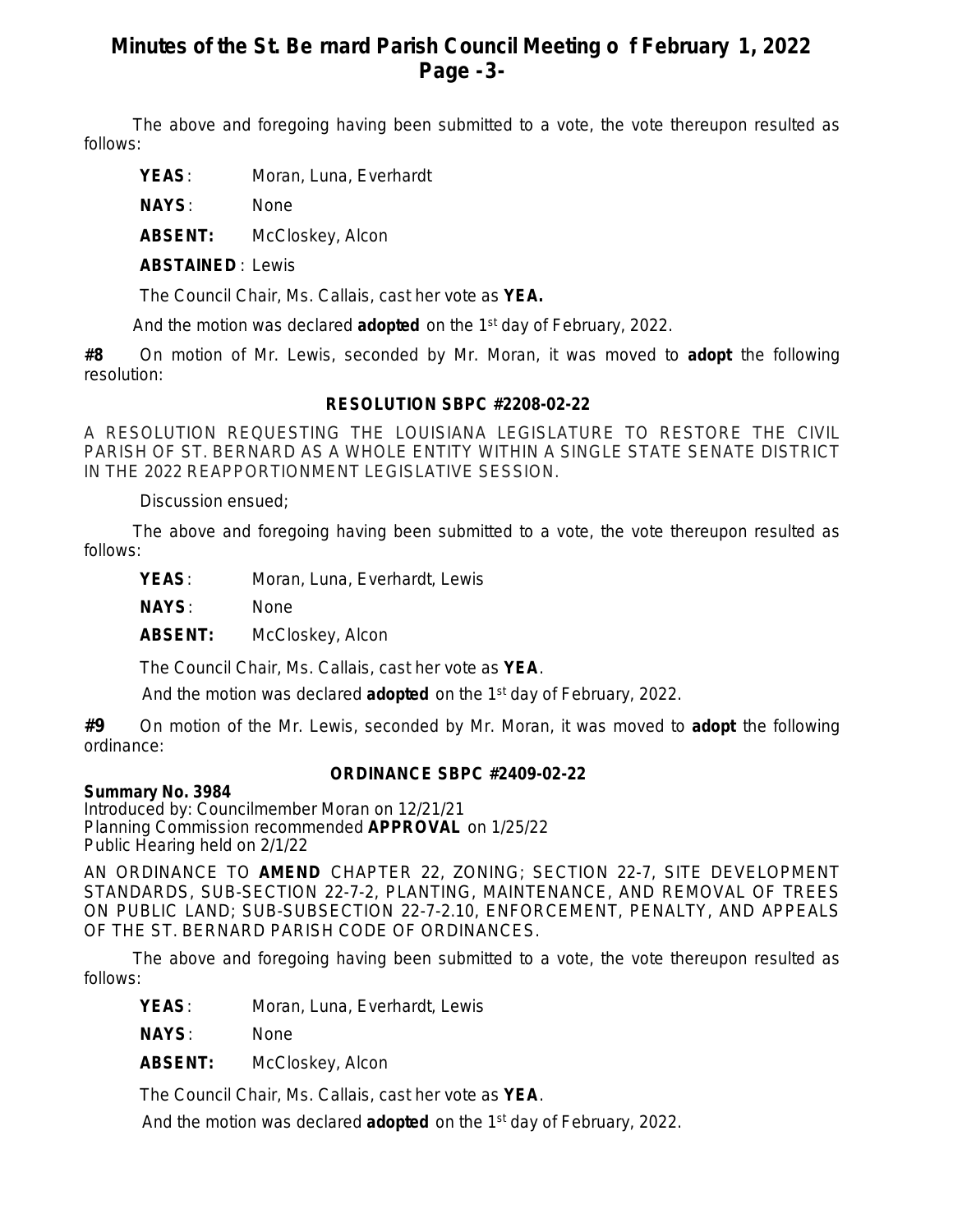## **Minutes of the St. Be rnard Parish Council Meeting o f February 1, 2022 Page -4-**

**#10** On motion of the Mr. Moran, seconded by Mr. Lewis, it was moved to **adopt** the following ordinance:

#### **Summary No. 3985**

Introduced by: Councilmember Moran on 12/21/21 Public Hearing held on 1/4/22 Tabled on 1/4/22 until 2/1/22

AN ORDINANCE TO **AMEND** CHAPTER 11, HEALTH AND SANITATION; ARTICLE I, IN GENERAL; SECTION 11-2, ENFORCEMENT OF GRASS CUTTING REQUIREMENTS; VIOLATIONS; PENALTIES OF THE ST. BERNARD PARISH CODE OF ORDINANCES.

On motion of Mr. Luna, seconded by Mr. Lewis, it was moved to amend Summary No. 3985 to change (i) from "**is authorized to**" to "**shall**".

The above and foregoing having been submitted to a vote, the vote thereupon resulted as follows:

YEAS: Moran, Luna, Everhardt, Lewis

**NAYS**: None

**ABSENT:** McCloskey, Alcon

The Council Chair, Ms. Callais, cast her vote as **YEA**.

And the motion was declared **adopted** on the 1st day of February, 2022.

On motion of the Mr. Moran, seconded by Mr. Lewis, it was moved to **adopt** the following ordinance as amended

#### **ORDINANCE SBPC #2410-02-22**

#### **Summary No. 3985**

Introduced by: Councilmember Moran on 12/21/21 Public Hearing held on 1/4/22 Tabled on 1/4/22 until 2/1/22

AN ORDINANCE TO **AMEND** CHAPTER 11, HEALTH AND SANITATION; ARTICLE I, IN GENERAL; SECTION 11-2, ENFORCEMENT OF GRASS CUTTING REQUIREMENTS; VIOLATIONS; PENALTIES OF THE ST. BERNARD PARISH CODE OF ORDINANCES.

The above and foregoing having been submitted to a vote, the vote thereupon resulted as follows:

**YEAS**: Moran, Luna, Everhardt, Lewis

**NAYS**: None

**ABSENT:** McCloskey, Alcon

The Council Chair, Ms. Callais, cast her vote as **YEA**.

And the motion was declared **adopted** on the 1st day of February, 2022

**#11** On motion of the Mr. Moran, seconded by Mr. Lewis, it was moved to **adopt** the following ordinance:

#### **Summary No. 3986**

Introduced by: Councilmember Moran on 12/21/21 Public Hearing held on 1/4/22 Tabled on 1/4/22 until 2/1/22

AN ORDINANCE TO **AMEND** CHAPTER 11, HEALTH AND SANITATION; ARTICLE II, SOLID WASTE DISPOSAL; JUNK; DIVISION 1, GENERALLY; SECTION 11-20, LITTERING GENERALLY AND SECTION 11-34, EVICTIONS; PLACEMENT OF ABANDONED PROPERTY OF THE ST.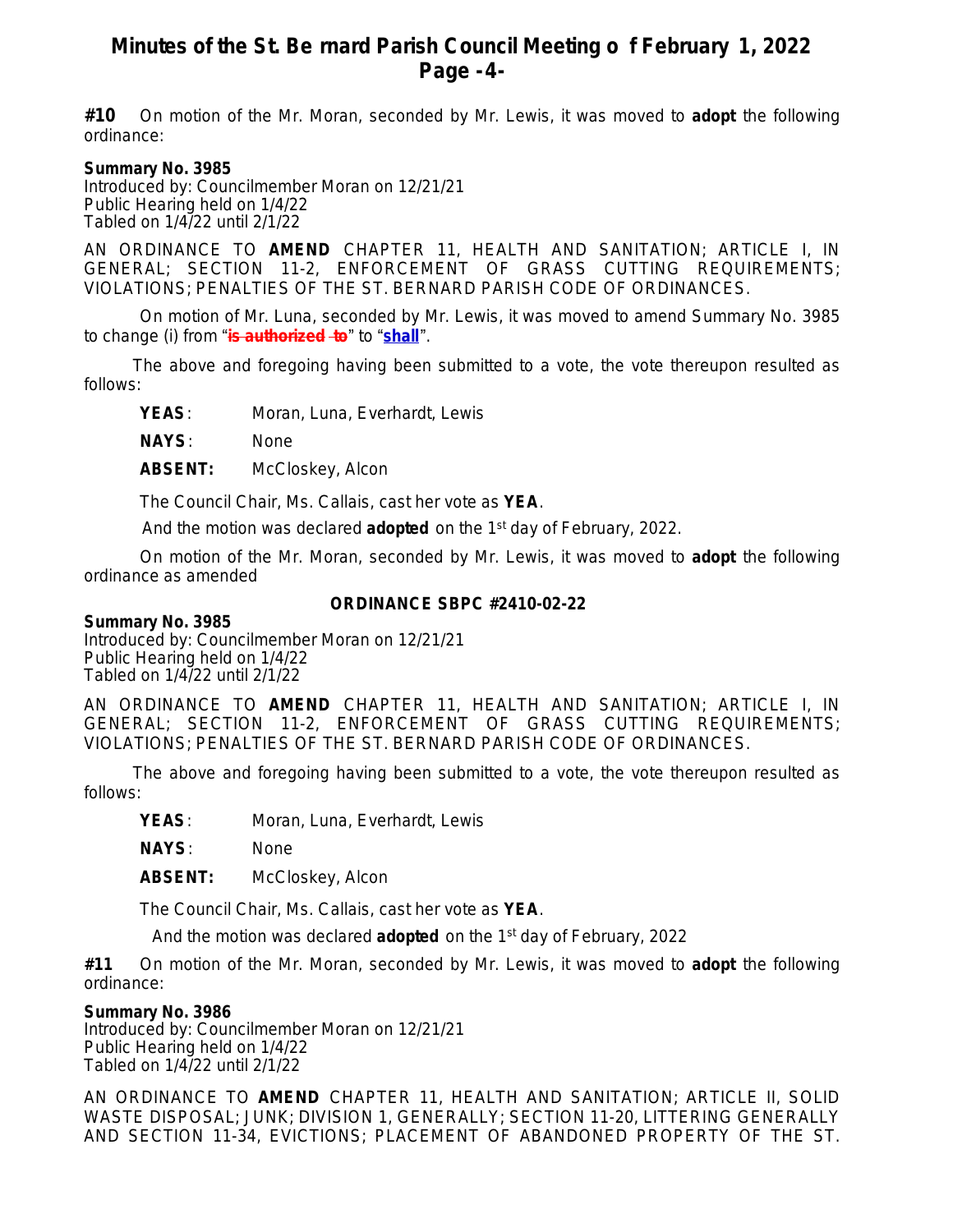## **Minutes of the St. Be rnard Parish Council Meeting o f February 1, 2022 Page -5-**

BERNARD PARISH CODE OF ORDINANCES.

On motion of Mr. Luna, seconded by Mr. Lewis, it was moved to amend Summary No. 3986 to change:

Section 11-20. – Littering generally.

(j)(4) *Additional remedies.* Upon failure of the offending party to pay any of the charges or fines provided for herein, the parish **is authorized shall** to have the enumerated charges and/or fines added to the annual ad valorem tax bill of the property involved. In addition, the parish **may shall** record the notice in the mortgage records of St. Bernard Parish, which filing shall act as a lien upon the referenced property in the amount of the charges and fines enumerated in the notice.

Section 11-34. – Evictions: Placement of abandoned property.

*(4)Additional remedies.* Upon failure of the offending party to pay any of the charges or fines provided for herein, the parish **is authorized shall** to have the enumerated charges and/or fines added to the annual ad valorem tax bill of the property involved. In addition, the parish **may shall** record the notice in the mortgage records of St. Bernard Parish, which filing shall act as a lien upon the referenced property in the amount of the charges and fines enumerated in the notice.

The above and foregoing having been submitted to a vote, the vote thereupon resulted as follows:

**YEAS**: Moran, Luna, Everhardt, Lewis

**NAYS**: None

**ABSENT:** McCloskey, Alcon

The Council Chair, Ms. Callais, cast her vote as **YEA**.

And the motion was declared **adopted** on the 1st day of February, 2022.

On motion of the Mr. Moran, seconded by Mr. Lewis, it was moved to **adopt** the following ordinance as amended:

### **ORDINANCE SBPC #2411-02-22**

### **Summary No. 3986**

Introduced by: Councilmember Moran on 12/21/21 Public Hearing held on 1/4/22 Tabled on 1/4/22 until 2/1/22

AN ORDINANCE TO **AMEND** CHAPTER 11, HEALTH AND SANITATION; ARTICLE II, SOLID WASTE DISPOSAL; JUNK; DIVISION 1, GENERALLY; SECTION 11-20, LITTERING GENERALLY AND SECTION 11-34, EVICTIONS; PLACEMENT OF ABANDONED PROPERTY OF THE ST. BERNARD PARISH CODE OF ORDINANCES.

The above and foregoing having been submitted to a vote, the vote thereupon resulted as follows:

YEAS: Moran, Luna, Everhardt, Lewis

**NAYS**: None

**ABSENT:** McCloskey, Alcon

The Council Chair, Ms. Callais, cast her vote as **YEA**.

And the motion was declared **adopted** on the 1st day of February, 2022.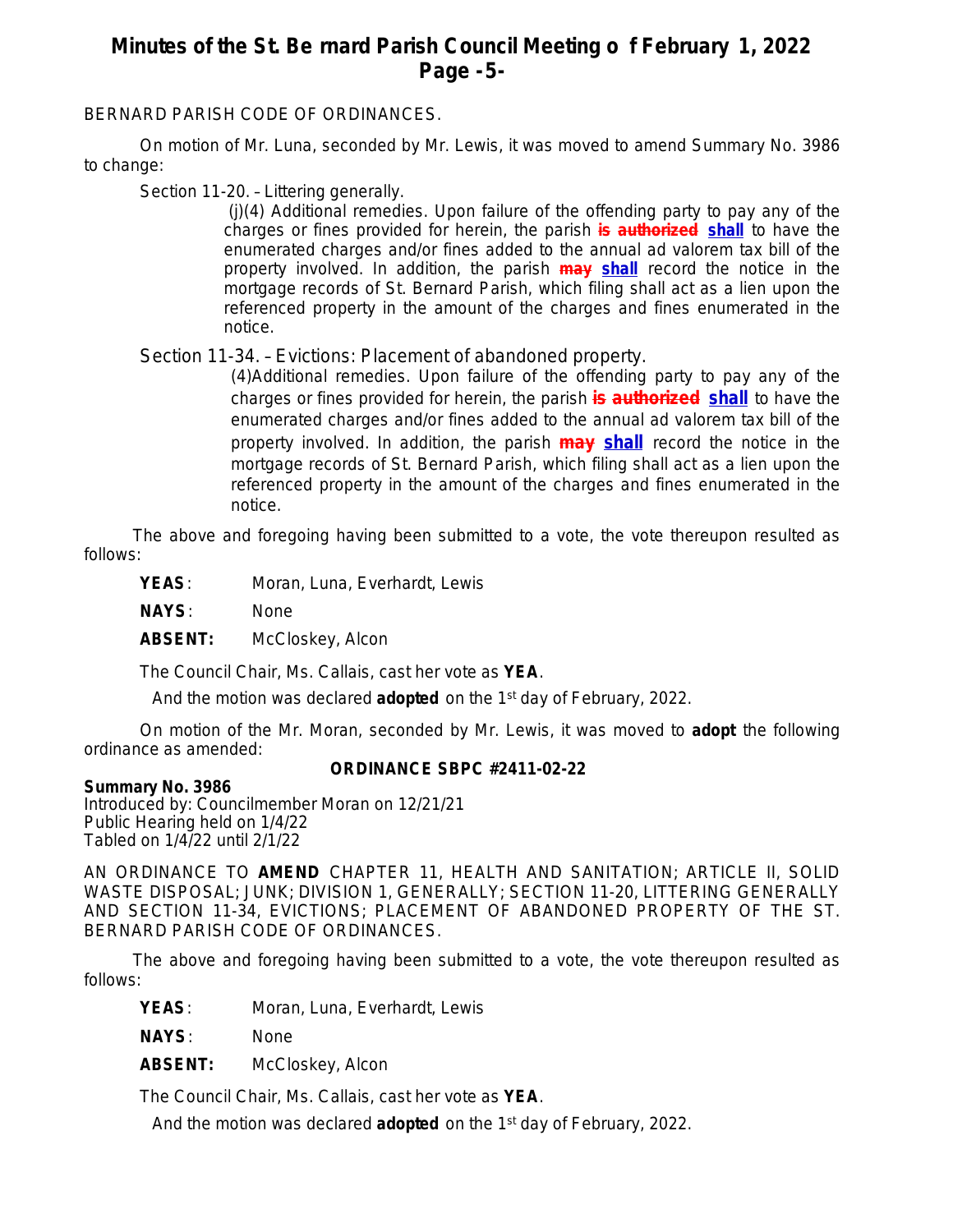## **Minutes of the St. Be rnard Parish Council Meeting o f February 1, 2022 Page -6-**

**#12** On motion of the Council Chair, without objection and by unanimous consent, it was moved to **table** the following ordinance until the February 15, 2022 Council Meeting:

#### **Summary No. 3987**

Introduced by: Councilmember McCloskey on 12/21/21 Public Hearing held on 1/18/22 Tabled on 1/18/22 until 2/1/22

AN ORDINANCE TO AMEND **ORDINANCE SBPC #2172-06-19** , AN ORDINANCE OUTLINING GROUP HEALTH, LIFE AND DENTAL INSURANCE BENEFITS FOR ELIGIBLE EMPLOYEES AND RETIREES OF THE ST. BERNARD PARISH GOVERNMENT.

The above and foregoing having been submitted to a vote, the vote thereupon resulted as follows:

YEAS: Moran, Luna, Everhardt, Lewis

**NAYS**: None

**ABSENT:** McCloskey, Alcon

The Council Chair, Ms. Callais, cast her vote as **YEA**.

And the motion was declared **adopted** on the 1st day of February, 2022.

**#13** On motion of the Mr. Lewis, seconded by Mr. Moran, it was moved to **introduce** the following ordinance:

#### **Summary No. 3990**

Introduced by: Councilmember Lewis on 2/1/22

AN ORDINANCE TO **AMEND** CHAPTER 3, ALCOHOLIC BEVERAGES; SECTION 3-16, SPECIFIC QUALIFICATIONS OF APPLICANTS OF THE ST. BERNARD PARISH CODE OF ORDINANCES.

The above and foregoing having been submitted to a vote, the vote thereupon resulted as follows:

**YEAS**: Moran, Luna, Everhardt, Lewis

**NAYS**: None

**ABSENT:** McCloskey, Alcon

The Council Chair, Ms. Callais, cast her vote as **YEA**.

And the motion was declared **adopted** on the 1st day of February, 2022.

**#14** On motion of the Mr. Lewis, seconded by Mr. Everhardt, it was moved to **introduce** the following ordinance:

#### **Summary No. 3991**

Introduced by: Administration on 2/1/22

AN ORDINANCE TO **AMEND** CHAPTER 5, BUILDINGS; CONSTRUCTION AND RELATED ACTIVITIES; ARTICLE I, IN GENERAL; SECTION 5-28, CONSTRUCTION OF MULTIPLE TWO-FAMILY DWELLINGS ON THE SAME LOT OF THE ST. BERNARD PARISH CODE OF ORDINANCES.

The above and foregoing having been submitted to a vote, the vote thereupon resulted as follows:

YEAS: Moran, Luna, Everhardt, Lewis

**NAYS**: None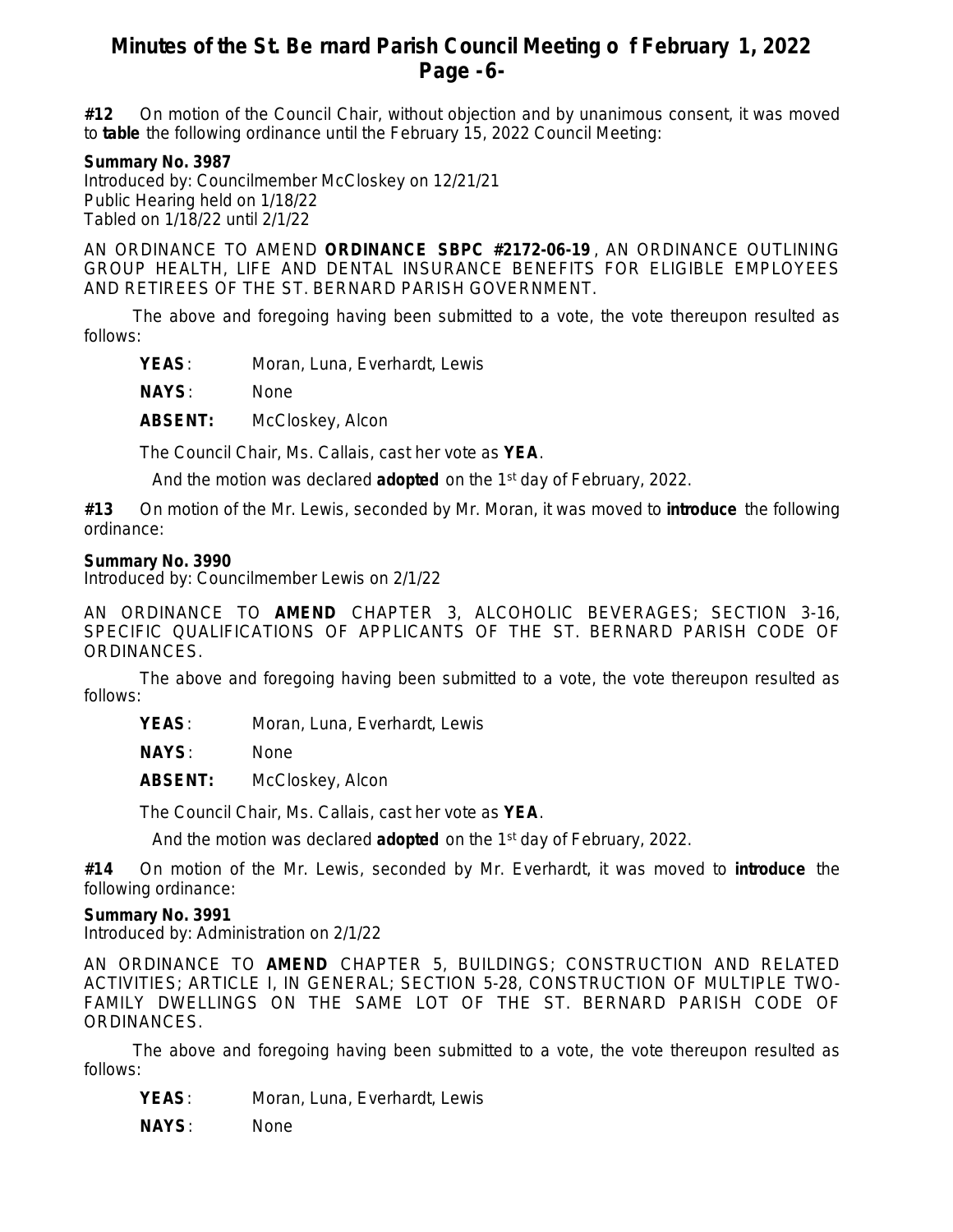## **Minutes of the St. Be rnard Parish Council Meeting o f February 1, 2022 Page -7-**

**ABSENT:** McCloskey, Alcon

The Council Chair, Ms. Callais, cast her vote as **YEA**.

And the motion was declared **adopted** on the 1st day of February, 2022.

**#15** On motion of the Mr. Moran, seconded by Mr. Lewis, it was moved to **introduce** the following ordinance:

### **Summary No. 3992**

Introduced by: Administration on 2/1/22

AN ORDINANCE TO **AMEND** ORDINANCE SBPC #2387-12-21, AN ORDINANCE DECLARING CERTAIN FORMER LOUISIANA LAND TRUST PROPERTIES TO BE HELD FOR PUBLIC USE AND DECLARING THE REMAINDER OF THE FORMER LOUISIANA LAND TRUST PROPERTIES AS SURPLUS TO BE AUCTIONED.

The above and foregoing having been submitted to a vote, the vote thereupon resulted as follows:

YEAS: Moran, Luna, Everhardt, Lewis

**NAYS**: None

**ABSENT:** McCloskey, Alcon

The Council Chair, Ms. Callais, cast her vote as **YEA**.

And the motion was declared **adopted** on the 1st day of February, 2022.

**#16** On motion of Mr. Lewis, seconded by Mr. Moran, it was moved to **introduce** the following ordinance:

#### **Summary No. 3993**

Introduced by: Administration on 2/1/22

AN ORDINANCE TO AMEND **ORDINANCE SBPC #2385-12-21** , AN ORDINANCE TO ADOPT THE 2022 ST. BERNARD PARISH ANNUAL OPERATING AND CAPITAL BUDGET.

Discussion ensued;

The above and foregoing having been submitted to a vote, the vote thereupon resulted as follows:

YEAS: Moran, Luna, Everhardt, Lewis

**NAYS**: None

**ABSENT:** McCloskey, Alcon

The Council Chair, Ms. Callais, cast her vote as **YEA**.

And the motion was declared **adopted** on the 1st day of February, 2022.

**#17** On joint motion of the Council Chair, without objection and by unanimous consent, it was moved to accept the Monthly Financial Summary Statement of Revenues and Expenditures and Change in Fund Balance for December, 2021.

The above and foregoing having been submitted to a vote, the vote thereupon resulted as follows:

- **YEAS**: Moran, Luna, Everhardt, Lewis
- **NAYS**: None
- **ABSENT:** McCloskey, Alcon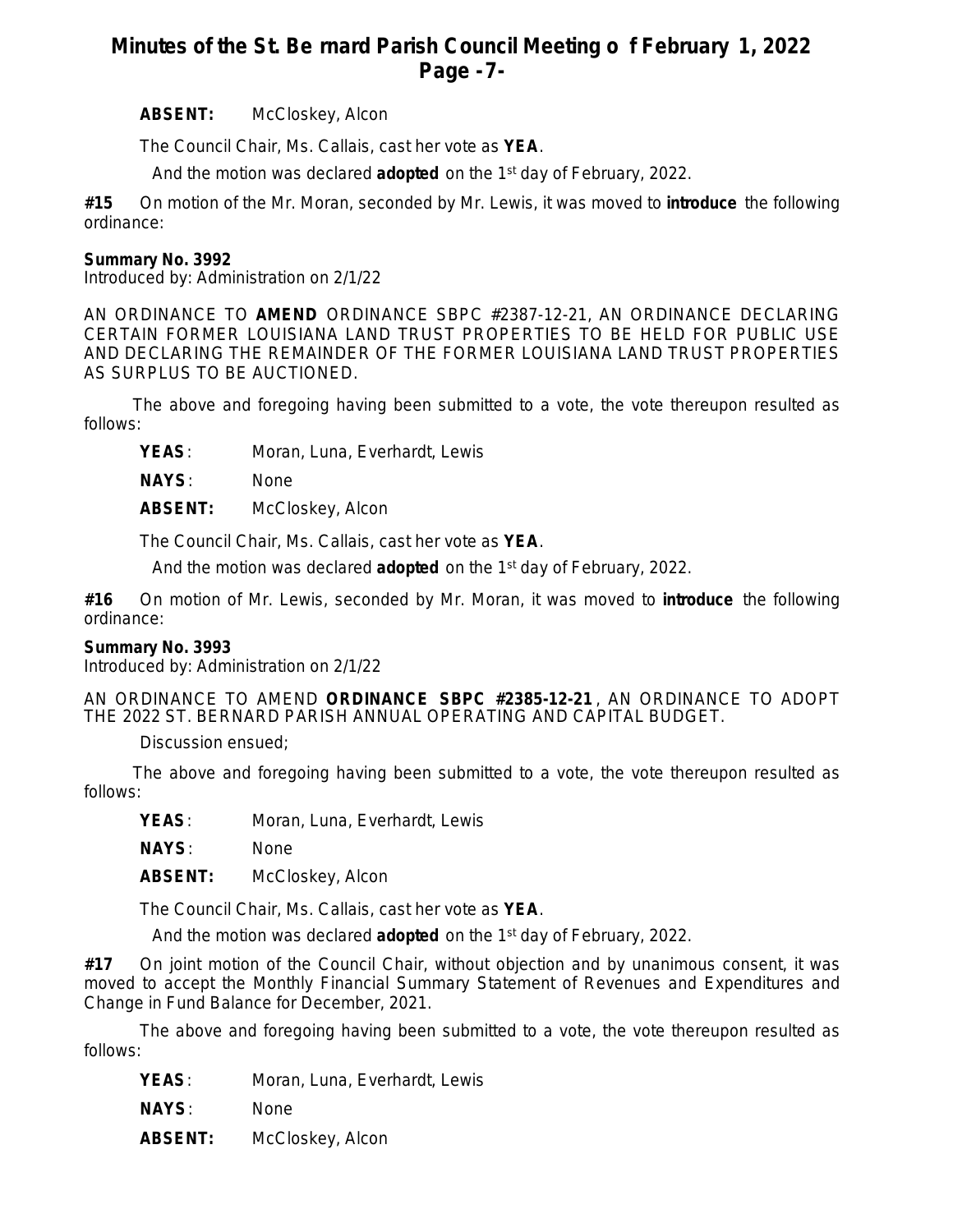## **Minutes of the St. Be rnard Parish Council Meeting o f February 1, 2022 Page -8-**

The Council Chair, Ms. Callais, cast her vote as **YEA**.

And the motion was declared **adopted** on the 1st day of February, 2022.

### **#18 Coastal Zone Advisory Committee**

No official action taken.

**#19** On motion of the Chair, without objection and by unanimous consent, it was moved enter into Executive Session to discuss claims asserted against St. Bernard Parish Government by Francine Smythe in Civil No. 20-0158. Div. "D", 34<sup>th</sup> Judicial District Court for the Parish of St. Bernard. (Administration) and the set of the set of the set of the set of the set of the set of the set of the set of the set of the set of the set of the set of the set of the set of the set of the set of the set of the s

The above and foregoing having been submitted to a vote, the vote thereupon resulted as follows:

YEAS: Moran, Luna, Everhardt, Lewis

**NAYS**: None

**ABSENT:** McCloskey, Alcon

The Council Chair, Ms. Callais, cast her vote as **YEA**.

And the motion was declared **adopted** on the 1st day of February, 2022.

On motion of the Chair, without objection and by unanimous consent, it was moved to return to Regular Session.

The above and foregoing having been submitted to a vote, the vote thereupon resulted as follows:

YEAS: Moran, Luna, Everhardt, Lewis

**NAYS**: None

**ABSENT:** McCloskey, Alcon

The Council Chair, Ms. Callais, cast her vote as **YEA**.

And the motion was declared **adopted** on the 1st day of February, 2022.

**#19** On motion of Mr. Lewis, seconded by Mr. Everhardt, it was moved to accept the advice of legal counsel in the matter of the claims asserted against St. Bernard Parish Government by Francine Smythe in Civil No. 20-0158. Div. "D", 34<sup>th</sup> Judicial District Court for the Parish of St. Bernard.

The above and foregoing having been submitted to a vote, the vote thereupon resulted as follows:

YEAS: Moran, Luna, Everhardt, Lewis

**NAYS**: None

**ABSENT:** McCloskey, Alcon

The Council Chair, Ms. Callais, cast her vote as **YEA**.

And the motion was declared **adopted** on the 1st day of February, 2022.

There being no further business for discussion, the Council Chair declared the meeting adjourned at 8:41 p.m. on the 1<sup>st</sup> day of February, 2022.

COPIES OF ALL RESOLUTIONS AND ORDINANCES IN THEIR ENTIRETY ARE ON FILE AT THE CLERK OF COUNCIL'S OFFICE AND ARE AVAILABLE FOR PUBLIC VIEWING.